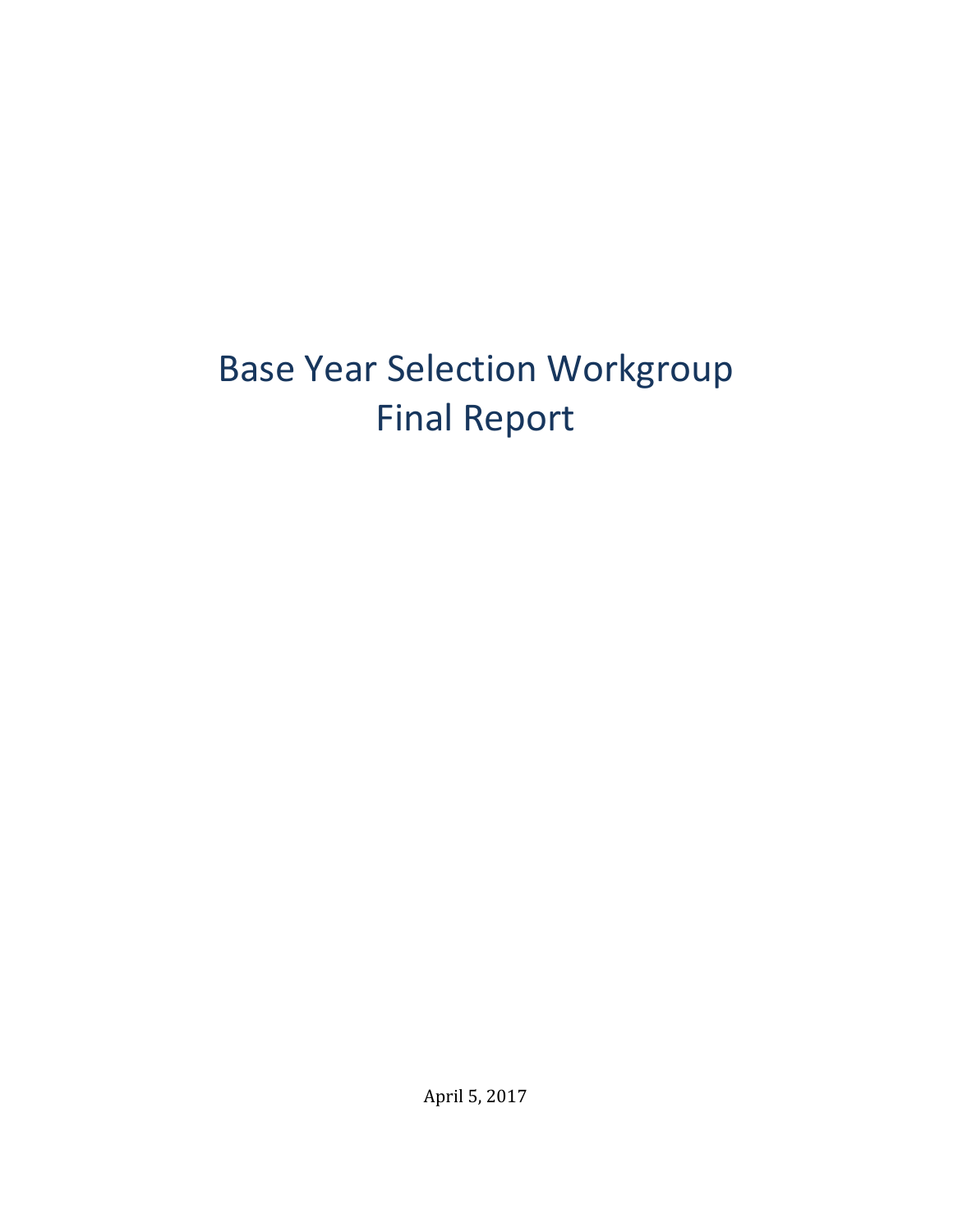#### **Executive Summary**

The Base Year Selection Workgroup was formed as a subgroup of the Federal-State Technical Work Collaboration Group in order to evaluate potential modeling base years for future  ${\rm O}_{3}$ , PM $_{2.5}$ , and regional haze SIP development. The group included representatives from MJOs, state regulators, and regional and national EPA offices. The calls focused on technical and regulatory considerations of choosing the next SIP modeling platform base year.

Because meteorology conditions cause pollutant transport patterns to vary from year to year, the group consensus recommendation is to model both 2015 *and* 2016. If time and resource constraints allow for only one year, the consensus is to focus efforts on 2016 *if* a choice is required.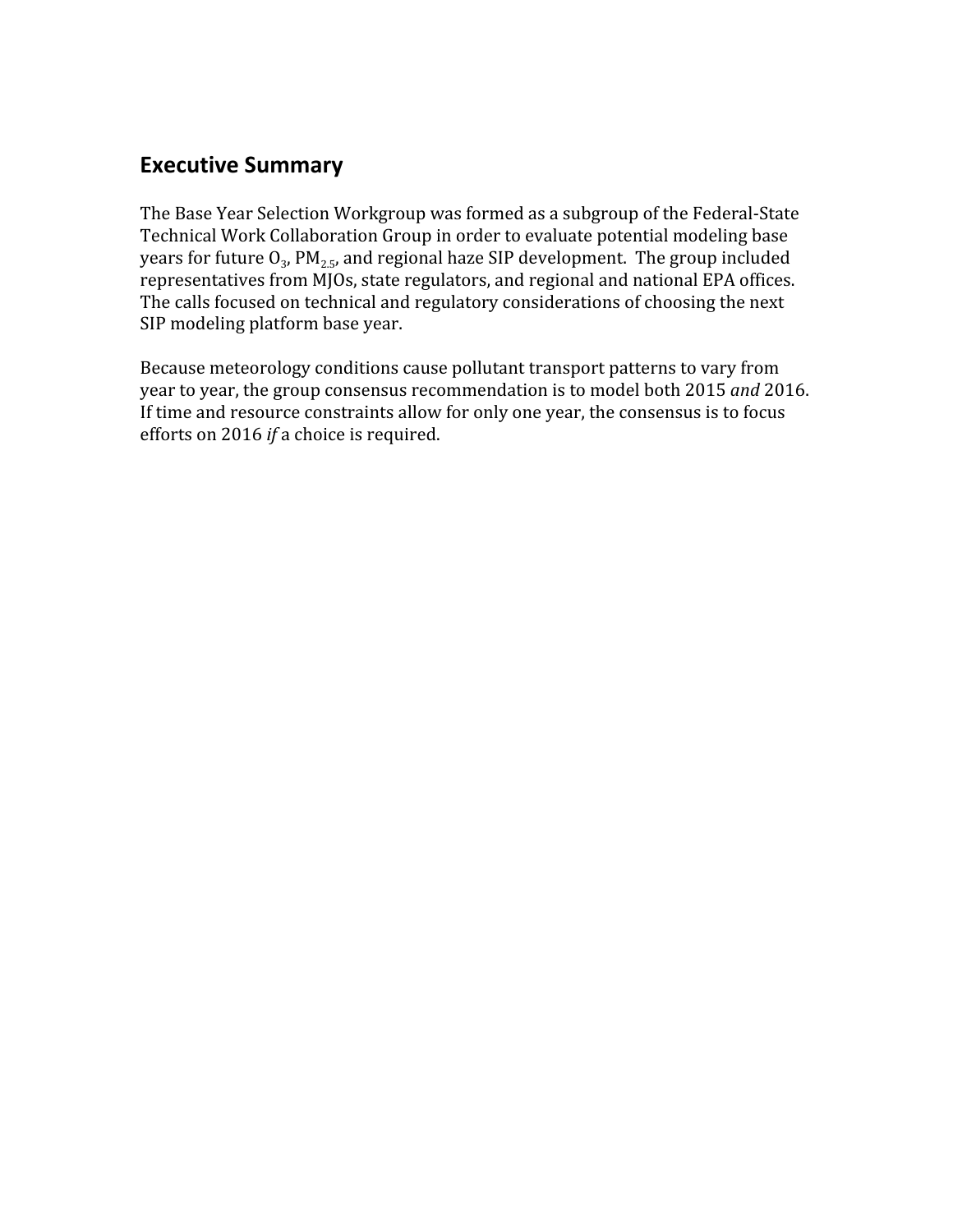#### **Background**

The Base Year Selection Workgroup was formed as a subgroup of the Federal-State Technical Work Collaboration Group to evaluate potential modeling base years for future  $\mathrm{O}_3$ , PM $_{2.5}$ , and regional haze SIP development. The group featured representation from RPOs, state regulators, and regional and federal EPA offices. The workgroup is intended to spur collaboration among the members as they develop their next SIP modeling platform. As Jeff Underhill of New Hampshire stated during the first call, the intention is to "focus on the commonality" among the various agencies.

The foundation of the emissions inventory is data provided by state and local agencies to EPA and regional associations. Collaboration among EPA, regulatory agencies and regional associations is necessary to create SIP quality inventories.

EPA's assistance is most important in calculating emissions from on- and off-road motor vehicles, estimating emissions from outside the US, estimating emissions from fires, modeling background pollution concentrations, developing and applying emissions models and emissions database systems, preparing meteorological data inputs, and providing guidance to ensure consistent use of the most up-to-date methods for estimating emissions and modeling air quality.

In general, development of all of the data and systems needed to model air quality takes 3 to 4 years, including preparation and testing of a model using an existing representative year or years (a base year or years) and projecting emissions to future years of interest. In anticipation of the need to run air quality models to assess strategies for meeting air quality standards by 2023, this workgroup was charged with identifying which year or years should be selected for the next base year.

Each workgroup call focused on a specific topic related to developing a SIP modeling platform: regulatory timeline considerations, meteorological and air quality representativeness, emissions inventory development, and exceptional events. A summary of those discussions is presented herein.

#### **Call I: Regulatory Timeline**

The regulatory timeline call took place on December 6, 2016. The call featured a table of regulatory milestones presented by Theresa Pella of CenSARA, shown in Table 1. The group was directed to focus on SIPs due in 2018 for interstate transport affecting compliance with the 2015 ozone standard and SIPs due in 2020 for areas that may be designated moderate nonattainment for the 2015 ozone standard, with a 2023 attainment deadline.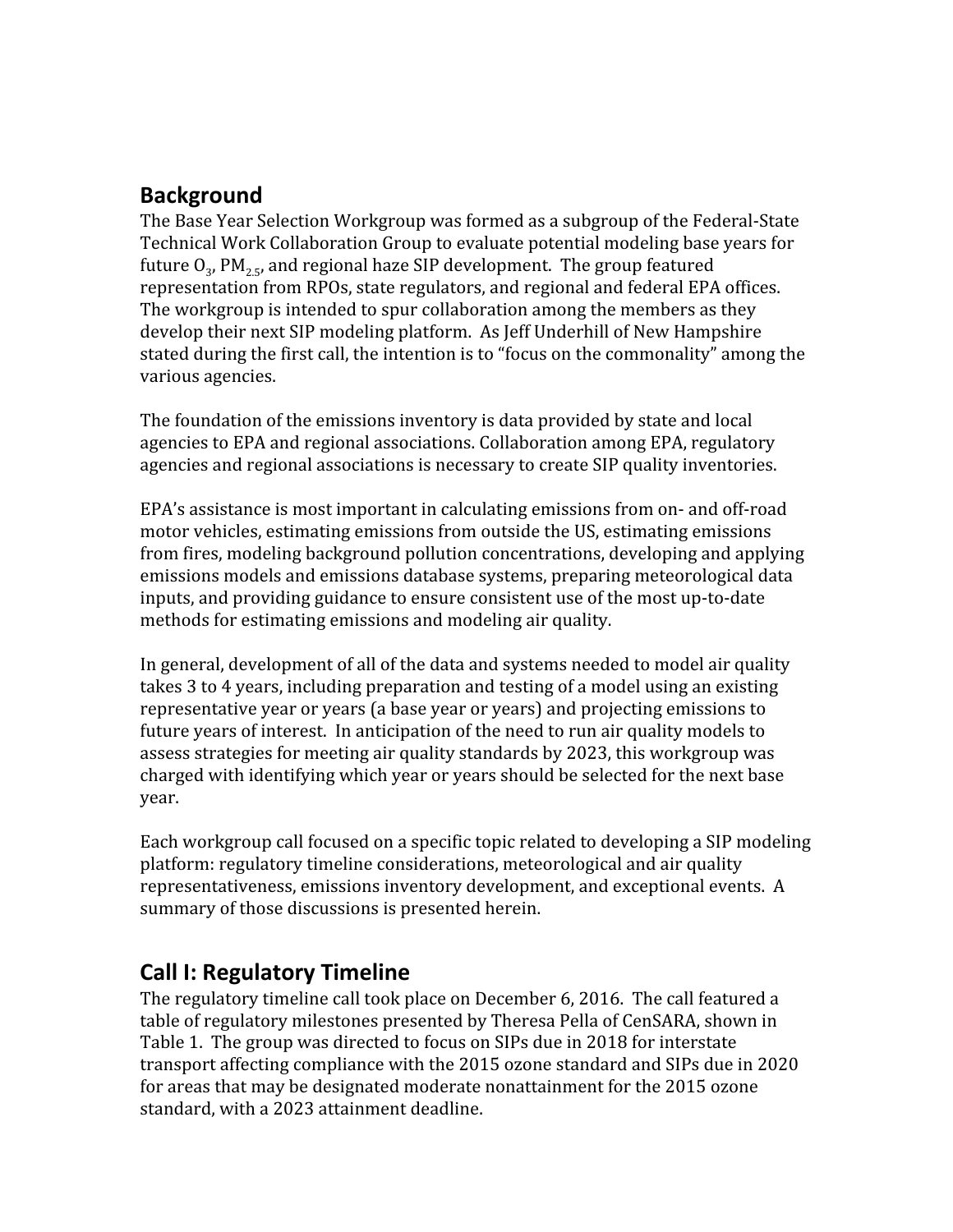| <b>ACTIVITY (color coded by activity - state</b>                       |                                                |                                                                                 |                                                                                |                                                                                   |
|------------------------------------------------------------------------|------------------------------------------------|---------------------------------------------------------------------------------|--------------------------------------------------------------------------------|-----------------------------------------------------------------------------------|
| action (blue); EPA reg/guidance (green);                               |                                                |                                                                                 |                                                                                |                                                                                   |
| EPA tech work (red))                                                   | 2008 Ozone                                     | 2015 Ozone                                                                      | 2018 RH (Option1)                                                              | 2021 RH (Option 2)                                                                |
| <b>NAAQS</b> effective date                                            |                                                | 12/28/15                                                                        |                                                                                |                                                                                   |
| <b>NEI 2014 V1</b>                                                     |                                                | 9/16/16 out for public review                                                   | 9/16/16 out for public review                                                  | 9/16/16 out for public review                                                     |
| Final EE rule and guidance and add'l draft<br>guidance                 |                                                | 9/16/16 final rule revisions and wildfire guidance for<br>ozone demos released  | 9/16/16 final rule revisions and wildfire<br>guidance for ozone demos released | 9/16/16 final rule revisions and<br>wildfire guidance for ozone demos<br>released |
| <b>Final App W rule revisions</b>                                      |                                                | expected fall 2016                                                              |                                                                                |                                                                                   |
| <b>LDV/LDT Tier III standards</b>                                      |                                                | effective with model year 2017                                                  | effective with model year 2017                                                 | effective with model year 2017                                                    |
| <b>State Recommendations Due</b>                                       |                                                | 10/1/16 (2013-15 monitoring data)                                               |                                                                                |                                                                                   |
| EE demos due                                                           |                                                | 10/1/16 for 2014 and 2015 events                                                |                                                                                |                                                                                   |
| <b>Proposed Transport FIP</b>                                          | CSAPR - 11/15 (from 2011<br>modeling platform) | modeled contribution info from EPA - fall 2016 (from<br>2011 modeling platform) |                                                                                |                                                                                   |
| <b>Extended Monitoring Seasons</b>                                     |                                                | <b>Starts 1/1/17</b>                                                            |                                                                                |                                                                                   |
| Final RH rule and guidance                                             |                                                |                                                                                 | need by early 2017                                                             | need by early 2017                                                                |
| Ozone EE demos due                                                     |                                                | 5/31/17 for 2016 events                                                         |                                                                                |                                                                                   |
| <b>NEI 2014 V2</b>                                                     |                                                | September 2017                                                                  | summer 2017                                                                    | summer 2017                                                                       |
| RH SIP Option 1 - need EPA Technical Work                              |                                                |                                                                                 | summer 2017                                                                    | summer 2017 for national modeling<br>results                                      |
| 2016 IMPROVE data available                                            |                                                |                                                                                 | 7/1/17                                                                         | 7/1/17                                                                            |
| <b>Area Designations Effective</b>                                     |                                                | December?? 2017 (2014-16 monitoring data)                                       |                                                                                |                                                                                   |
| CAIR Phase II Cap SO2 and NOx expires                                  | 1/1/18                                         | 1/1/18                                                                          |                                                                                |                                                                                   |
| <b>Transport and I-SIPs due</b>                                        | 3/1/11                                         | 10/1/18                                                                         |                                                                                |                                                                                   |
| Ozone EE demos due                                                     |                                                | 5/31/18 for 2017 events                                                         |                                                                                |                                                                                   |
| <b>FinalTransport FIP</b>                                              | CSAPR - 9/7/16 final rule                      | Sometime after 2018                                                             |                                                                                |                                                                                   |
| <b>Transport Rule compliance</b>                                       | EGUs - summer 2017                             |                                                                                 |                                                                                |                                                                                   |
| NEI 2017 V1 and V2 (projected)                                         |                                                | summer 2019                                                                     |                                                                                | summer 2019                                                                       |
| <b>Emissions Inv. SIP due</b>                                          |                                                | 10/1/19                                                                         |                                                                                |                                                                                   |
| Attain demo SIP due (Marginal)                                         |                                                | Oct/Dec?? 2020; Attainment deadline 2020                                        |                                                                                |                                                                                   |
| Attain demo SIP due (Moderate)                                         | For reclassified areas - 1/1/17                | Oct/Dec?? 2021                                                                  |                                                                                |                                                                                   |
| Attain demo SIP due (Serious)                                          | 7/20/16                                        | Oct/Dec?? 2021                                                                  |                                                                                |                                                                                   |
| EPA completes SO2 designations (for non                                |                                                |                                                                                 |                                                                                |                                                                                   |
| monitoring areas)                                                      |                                                |                                                                                 | 12/31/17                                                                       | 12/31/17                                                                          |
| SO2 SIP Due (Consent Decree sources)                                   |                                                |                                                                                 |                                                                                | 3/1/18                                                                            |
| SO2 SIP Due (Rd 1 finding of failure to                                |                                                |                                                                                 |                                                                                |                                                                                   |
| submit) states                                                         |                                                |                                                                                 |                                                                                | 4/18/18                                                                           |
| 2017 IMPROVE data available                                            |                                                |                                                                                 |                                                                                | 7/1/18                                                                            |
| <b>RH SIP Due (option 1)</b>                                           |                                                |                                                                                 | 7/31/2018 (using 2011 NEI and met<br>data)                                     |                                                                                   |
| SO2 (Rd 1) attain deadline                                             |                                                |                                                                                 |                                                                                | 10/1/18                                                                           |
| 2018 IMPROVE data available                                            |                                                |                                                                                 |                                                                                | 7/1/19                                                                            |
| SO2 SIP due (Rd 2)                                                     |                                                |                                                                                 |                                                                                | 2019                                                                              |
| 2019 IMPROVE data available                                            |                                                |                                                                                 |                                                                                | 7/1/20                                                                            |
| EPA completes SO2 designations for all                                 |                                                |                                                                                 |                                                                                |                                                                                   |
| remaining areas                                                        |                                                |                                                                                 |                                                                                | 12/31/20                                                                          |
| <b>RH SIP Due (Option 2)</b>                                           |                                                |                                                                                 |                                                                                | 7/31/21                                                                           |
| SO2 (consent decree) attain deadline                                   |                                                |                                                                                 |                                                                                | <b>Sep 2021</b>                                                                   |
| SO2 SIP Due (Rd 3)                                                     |                                                |                                                                                 |                                                                                | 2022                                                                              |
| SO2 (Rd 2) attain deadline<br>2015 Ozone moderate area attain deadline |                                                | 2023                                                                            |                                                                                | 2023                                                                              |
| 2015 Ozone serious area attain deadline                                |                                                | 2026                                                                            |                                                                                |                                                                                   |
| SO2 (Rd 3) attain deadline                                             |                                                |                                                                                 |                                                                                | 2026                                                                              |
|                                                                        |                                                |                                                                                 |                                                                                |                                                                                   |

**Table 1. Regulatory timeline courtesy of Theresa Pella (CENSARA).**

Based on the discussion of the first call, the group decided to focus on selecting a base year among 2014, 2015, and 2016.

# **Call II: Meteorological and Air Quality Representativeness**

The meteorological and air quality representativeness call took place on January 18, 2017. The call featured presentations from Donna Kenski of LADCO, Michael Geigert of CT DEEP, James Boylan of GA EPD, Jim Smith of TCEQ, and Elliot Tardif, Nick Witcraft, and Bradley McLamb of NC DEQ.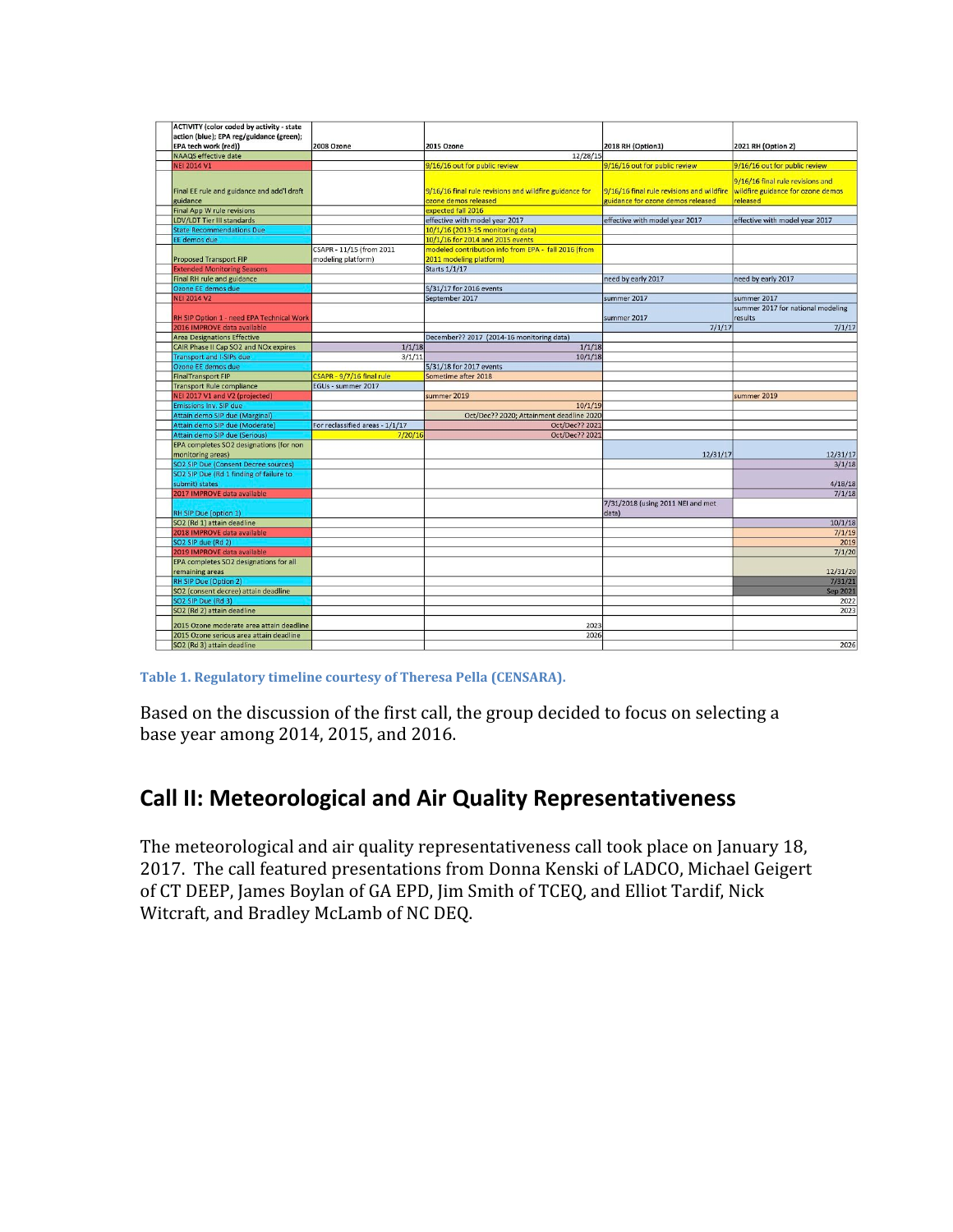

A number of the presentations reference unusual weather patterns in 2015 possibly due to El Nino effects. Several regions reported higher or lower than usual ozone in 2015 causing many to conclude that 2016 was more representative than 2015 or 2014.

It was also noted that ozone transport patterns can vary from year to year, leading to much different ozone contributions, which led some parties to express an interest in modeling both 2015 and 2016 for base years.

## **Call III: Emissions Inventory**

The emissions inventory call took place on February 1, 2017. The call featured discussions with Alison Eyth of EPA OAQPS, Julie McDill of MARAMA, and Mark Janssen of LADCO. Concerning the question of what base year should be selected, there is no inventory reason to choose 2015 or 2016. Either year can be developed with an equal level of effort. Selection of a single year would reduce the level of effort. The approach taken to develop 2015 and/or 2016 will be to project sectors, including nonpoint, from 2014. For these sectors no additional information would be derived from developing two separate base years.

Once a base year is selected, and development of the input files begins, coordination among EPA, RPOs, and states is paramount to developing a new modeling platform. For example, states would like to provide growth factors for use in projection from NEI2014 to the selected pseudo-base year, whether it be 2015 or 2016. States need to know when those factors will be applied to 2014 so they can accommodate development of the factors to meet EPA's schedule. There is great interest in using EPA's developed files, but can only if they include the state specific growth factors.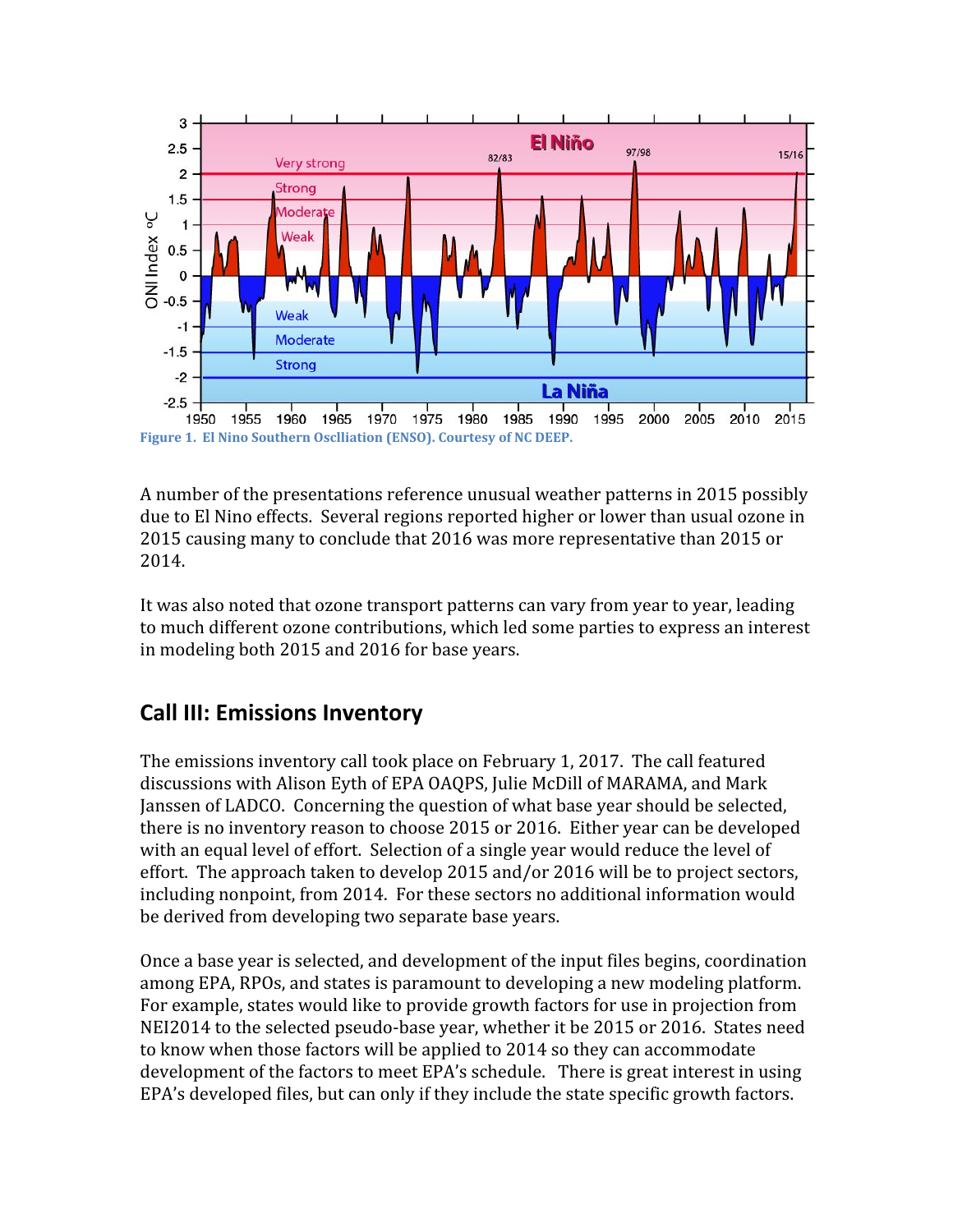Onroad emissions modeling was identified as a potential bottleneck in the emissions development process because the SMOKE-MOVES model is so complex and resource intensive. Therefore, it is key that EPA develop at least on-road emission factors for the selected pseudo-base years and also a suite of future year projections identified by states.

In addition to MOVES runs, nonroad, and fire emissions are also key sectors that states need EPA to run nationwide.

As noted above, emissions inventory development requires coordination among the states, EPA, and regional organizations. This coordination effort is constrained by the time available for back and forth review. The schedules are largely directed by national EPA offices releasing modeled/QAed emissions estimates in various versions. It is somewhat rare to have a comprehensive review of methods and results across the various sectors' activity, chemistry, and emission rates, in terms of the unmerged input files to a modeling platform by RPO and/or by states. MARAMA applies the EMF (Emissions Modeling Framework) for their members to accomplish review of EPA-released platforms; EMF is also already in routine use by OAQPS.

#### **Call IV: Exceptional Events**

The exceptional events call took place on February 15, 2017. The call featured presentations from Michael Geigert of CT DEEP, Erik Gribbin of TCEQ, and Sylvia Vanderspek of CARB. The discussion focused on prevalence and impact of wildfires in 2015 and 2016.



**Figure 2. 2015 and 2016 CA wildfires shown on the left and right, respectively. Taken from Sylvia**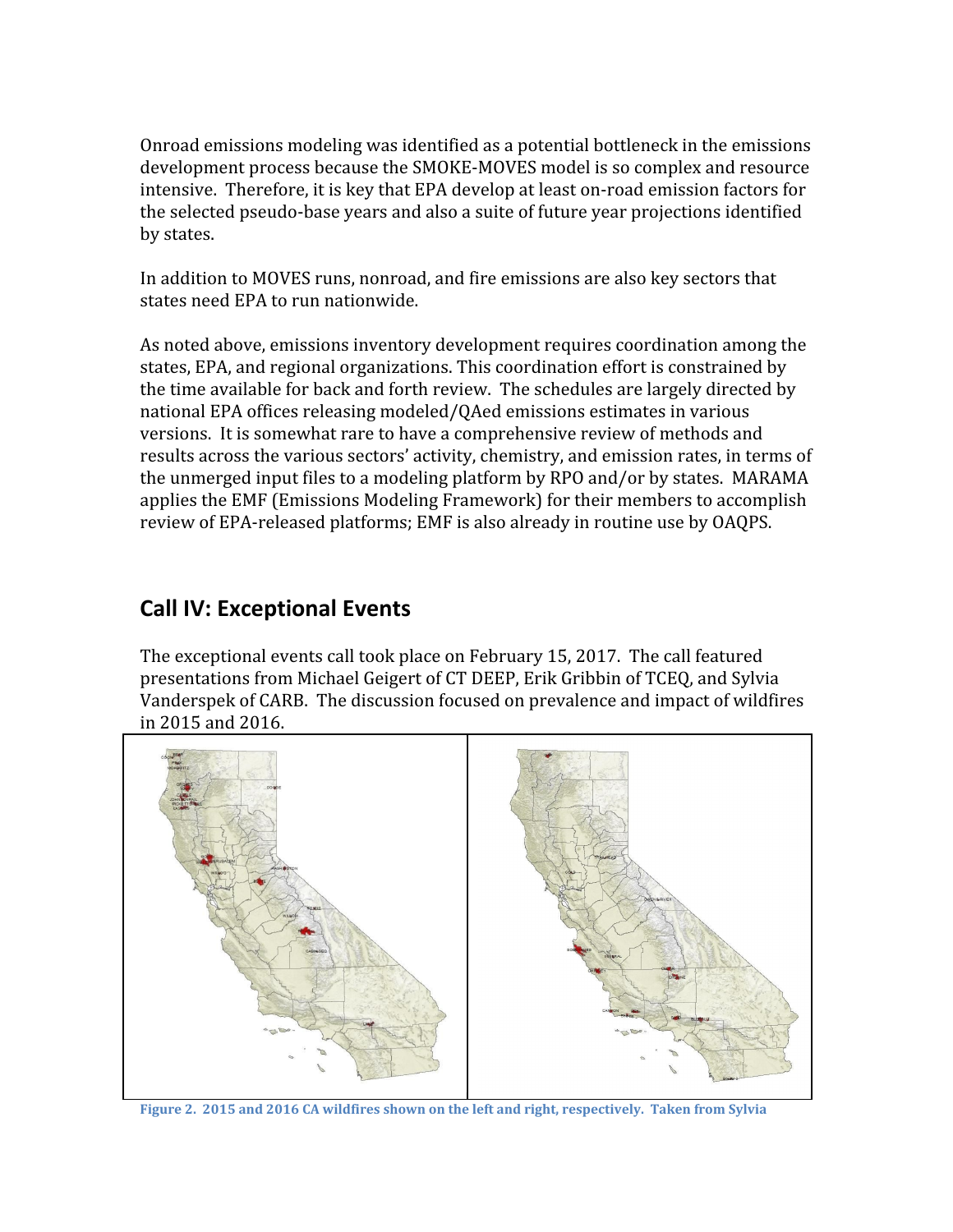#### **Vanderspek of CARB.**



**Figure 3. Wildfires active near west TX on June 21, 2015. Taken from Erik Gribbin of TCEQ.**

CARB identified a number of CA wildfires during August through November of 2015 and June through October of 2016. It was noted that CARB only submits exceptional event demonstrations when the event can be shown to impact a regulatory determination for that state.

TCEQ identified a June 21 2015 wildfire event that took place in Southern New Mexico and Arizona that impacted TX. This event was related to regulatory determination for Ozone in El Paso TX.

CT DEEP identified a May 18-25, 2016 wildfire originating in Fort McMurray and impacting most of the east coast. CT DEEP presented modeling results indicating the fire may have increased local ozone by as much as 20 ppb.

The 12 km modeling domain should include more of Canada and Mexico including Alberta, Yucatan peninsula, Mexico City, and Oaxaca to better reflect the impact of fires and other sources.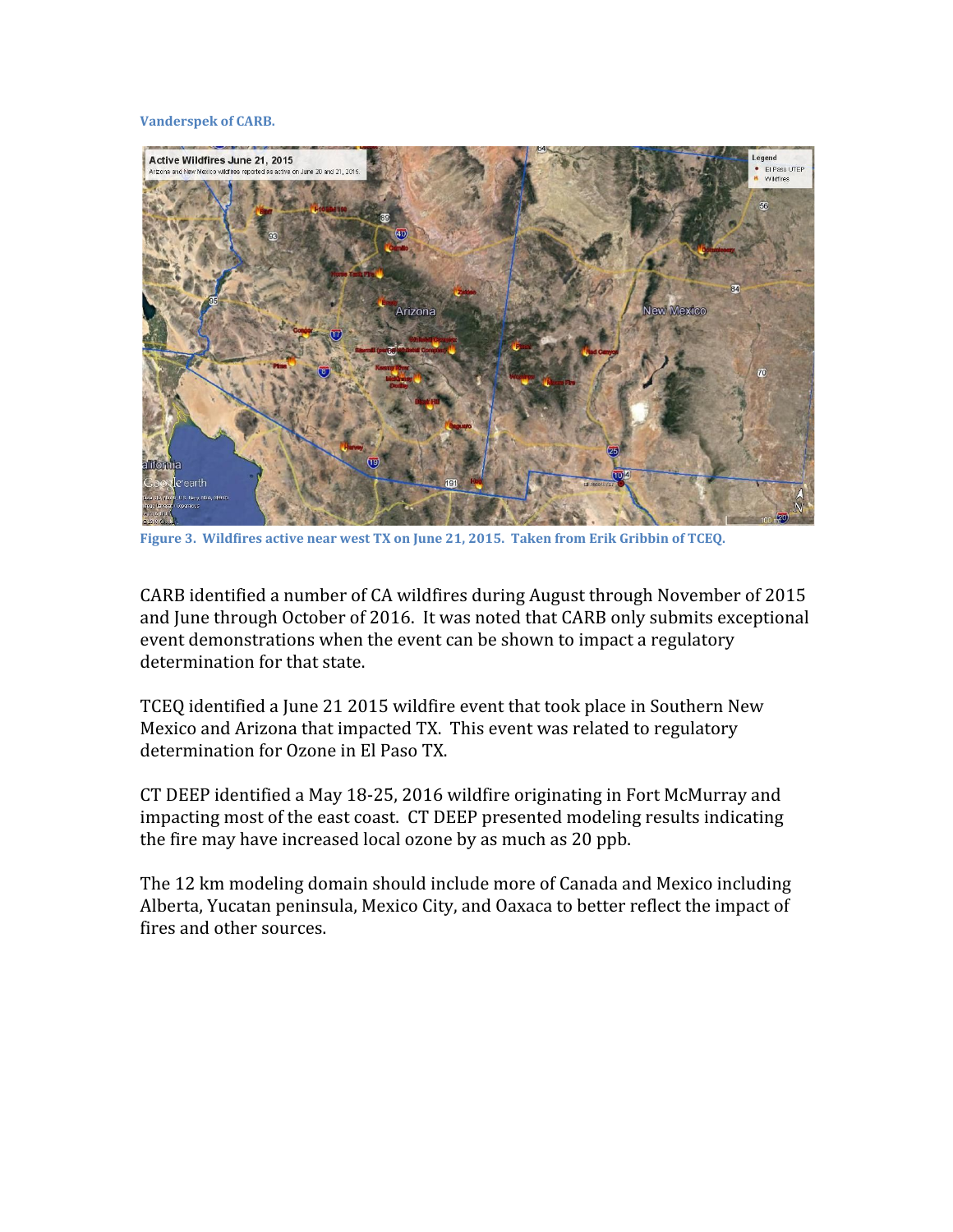

**Figure 4. CT DEEP Modeled bias (ppb) of May 25, 2016 attributed to Fort McMurray wildfire. Taken from Michael Geigert of CT DEEP.**

#### **Looking Ahead**

Benefits to states, RPOs, and EPA would further accrue if each year and every year were modeled routinely with effort to develop input data scaled to to available resources , providing opportunity for continuous improvements in model performance and data quality. The "every-year" approach, if well-documented and evaluated robustly and transparently, could provide retrospective study results that various jurisdictions can assess and apply for their regulatory needs, as well as a broader and more complete basis to assess future potential outcomes. With the continuing trend of increased fire and dust emissions activity, a warming climate affecting emissions of all sectors and associated changes to atmospheric photochemistry, and the advent and continuing evolution of the Exceptional Events Rule guidance and implementation approaches - the more frequent application and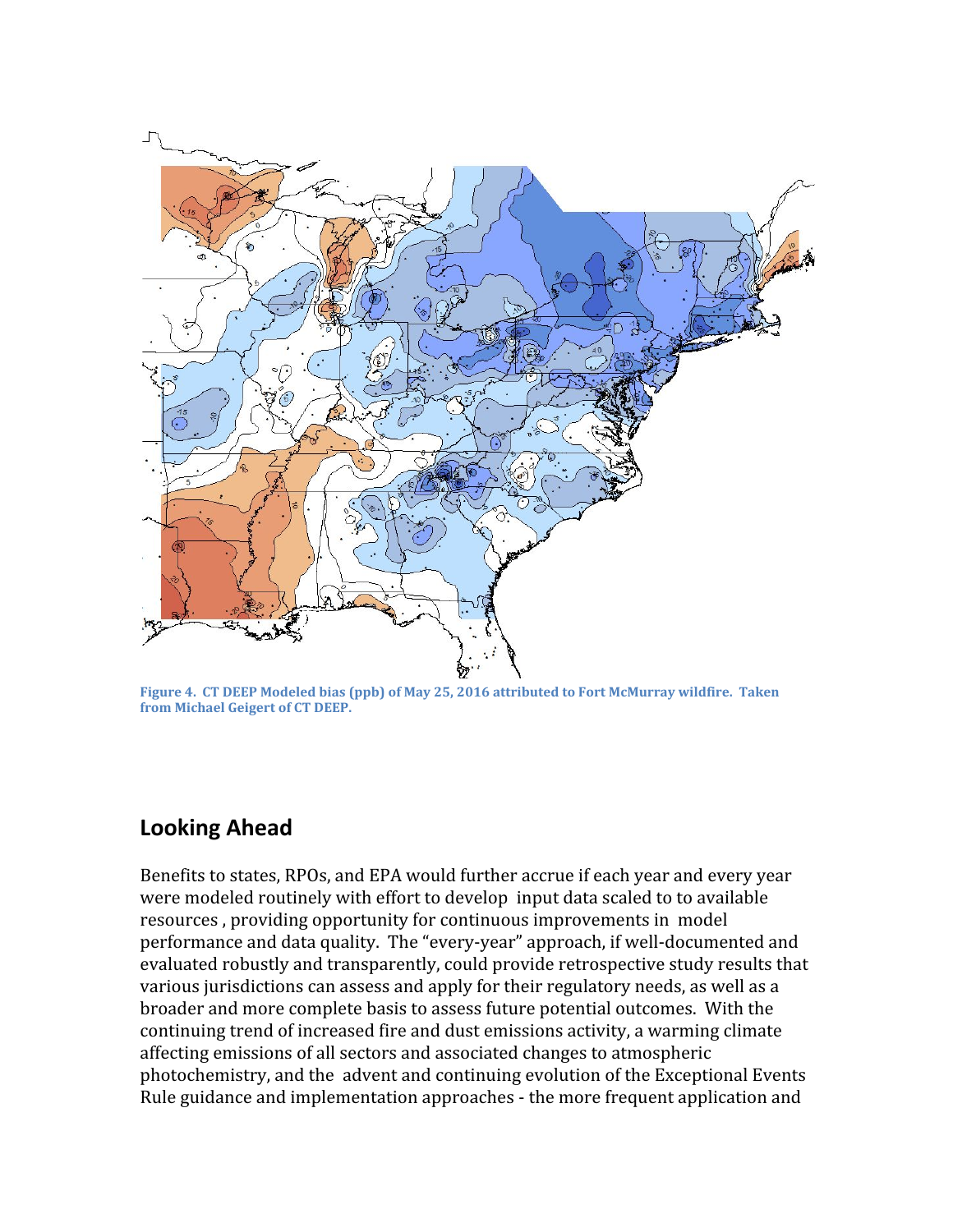practice of regional photochemical modeling is necessary, as is routinely done currently with global models used as boundary conditions for regional models.

Evaluation of observational data, emission data and estimates, and meteorology and air quality modeling results require time, available technical resources, clear protocols, and significant coordination efforts. Resources limitations preclude development of SIP quality inventories every year. Emission inventory development is concentrated on triennial NEI cycle years. Annual modeling is useful and necessary for some purposes. The focus of this report has been on the development of SIP quality inventories in a resource constrained environment.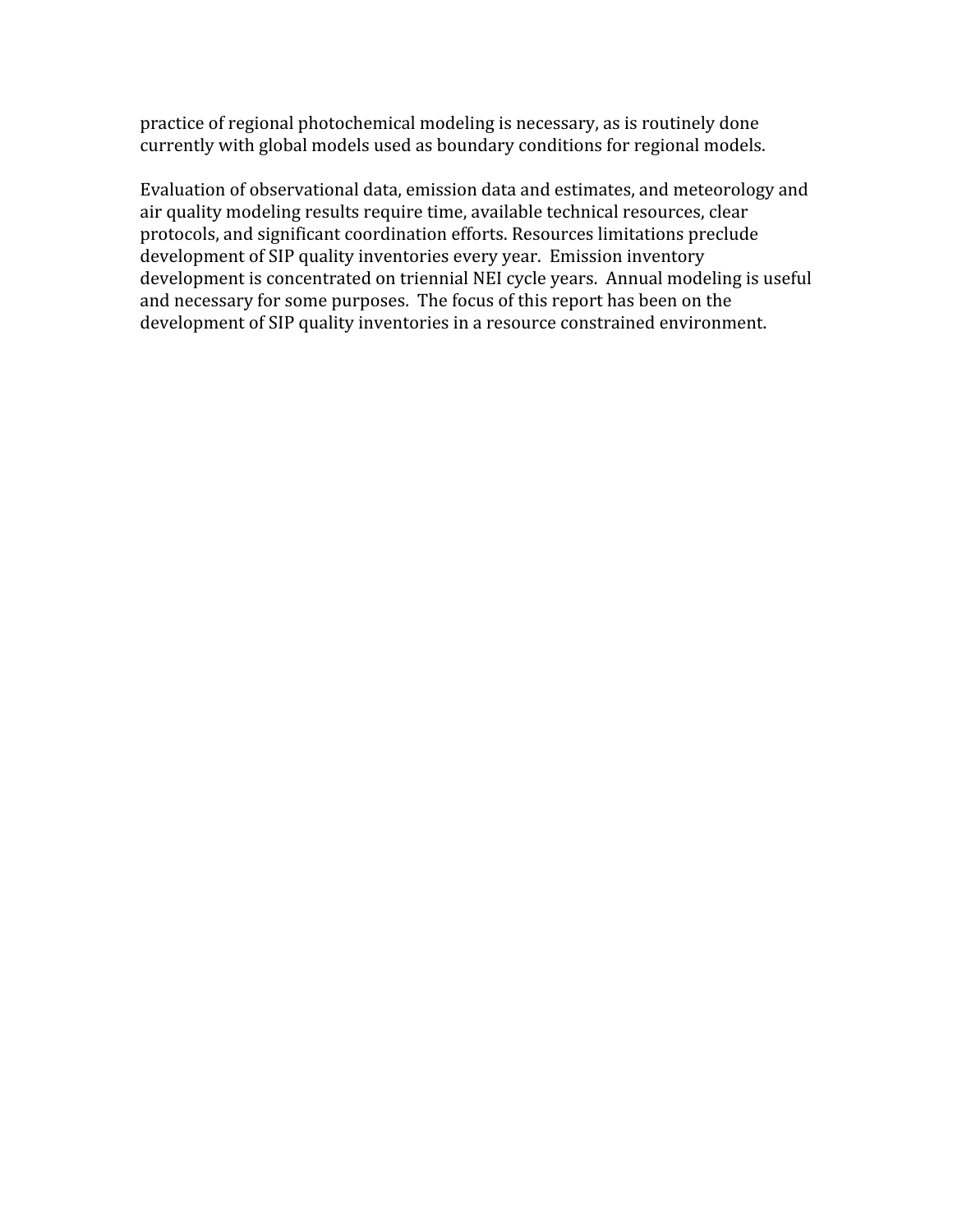## **Conclusion**

A partnership between EPA and state and regional modeling centers is critical to enable states to develop cost-effective plans to protect the health of their citizens. Modern air quality models require extremely large and complex data inputs that are well beyond the resources available to individual states and that reflect the interstate nature of the air pollution problem in this country.

The conclusion of this work group is to recommend that EPA prepare to model both 2015 *and* 2016, and to focus efforts on 2016 *if* a choice is required. Many regions expressed an interest in modeling both 2015 and 2016 for SIPs, but are unsure of how to submit a multi-year SIP.